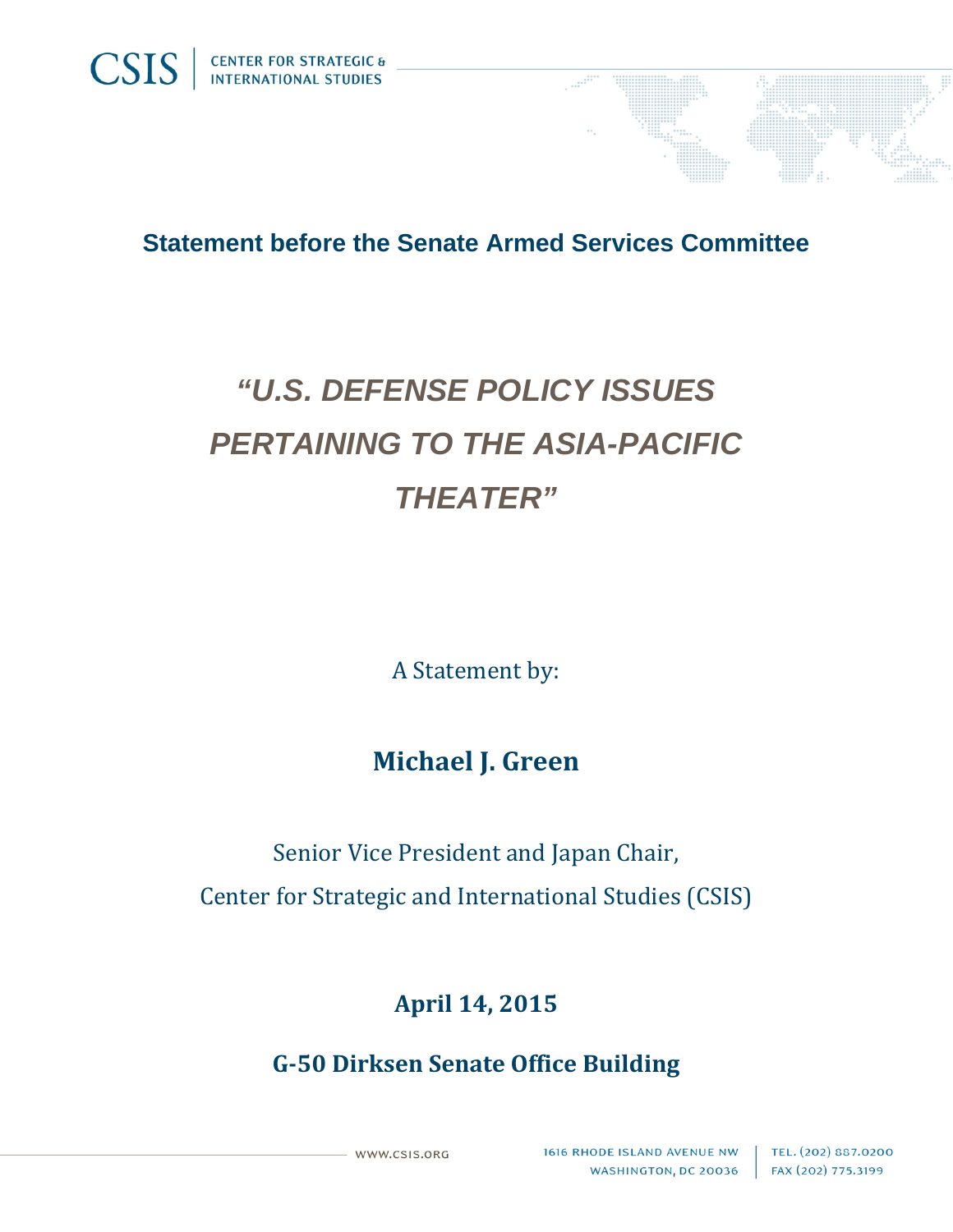In public opinion polls a majority of Americans now identify Asia as the most important region to U.S. interests. They are right. Five of the seven nuclear-weapon states are in Asia (and that is not including North Korea); 58% of U.S. trade is with APEC countries alone; The Asian Development Bank projects that by 2050 Asia and the Pacific will account for 51% of global GDP.

The greatest source of uncertainty in Asia today is China's trajectory. The good news is that the major powers in the region are primarily focused on economic reform and growth; that the United States has strong allies and partners in Asia; that with few exceptions our democratic principles have more attraction in the region than the so-called "Beijing consensus" of authoritarian rule; that our military capabilities remain unmatched; and that Chinese leaders still consider positive U.S.-China relations to be a vital interest.

The bad news is that China is developing anti-access/area-denial capabilities that will make it increasingly difficult for us to operate within the offshore island chains centered on Japan and Guam; that despite the administration's announcement of a "rebalance" to the Asia-Pacific, China has not been dissuaded from its lightning campaign to construct island ports and air bases, nor its military and paramilitary operations to consolidate control over the East and South China Seas (highlighted this past week by the CSIS Asian Maritime Transparency Initiative); that events in Syria and Ukraine have raised questions about American willpower; and that sequestration and the current trajectory of the defense budget are forcing the Pentagon to choose between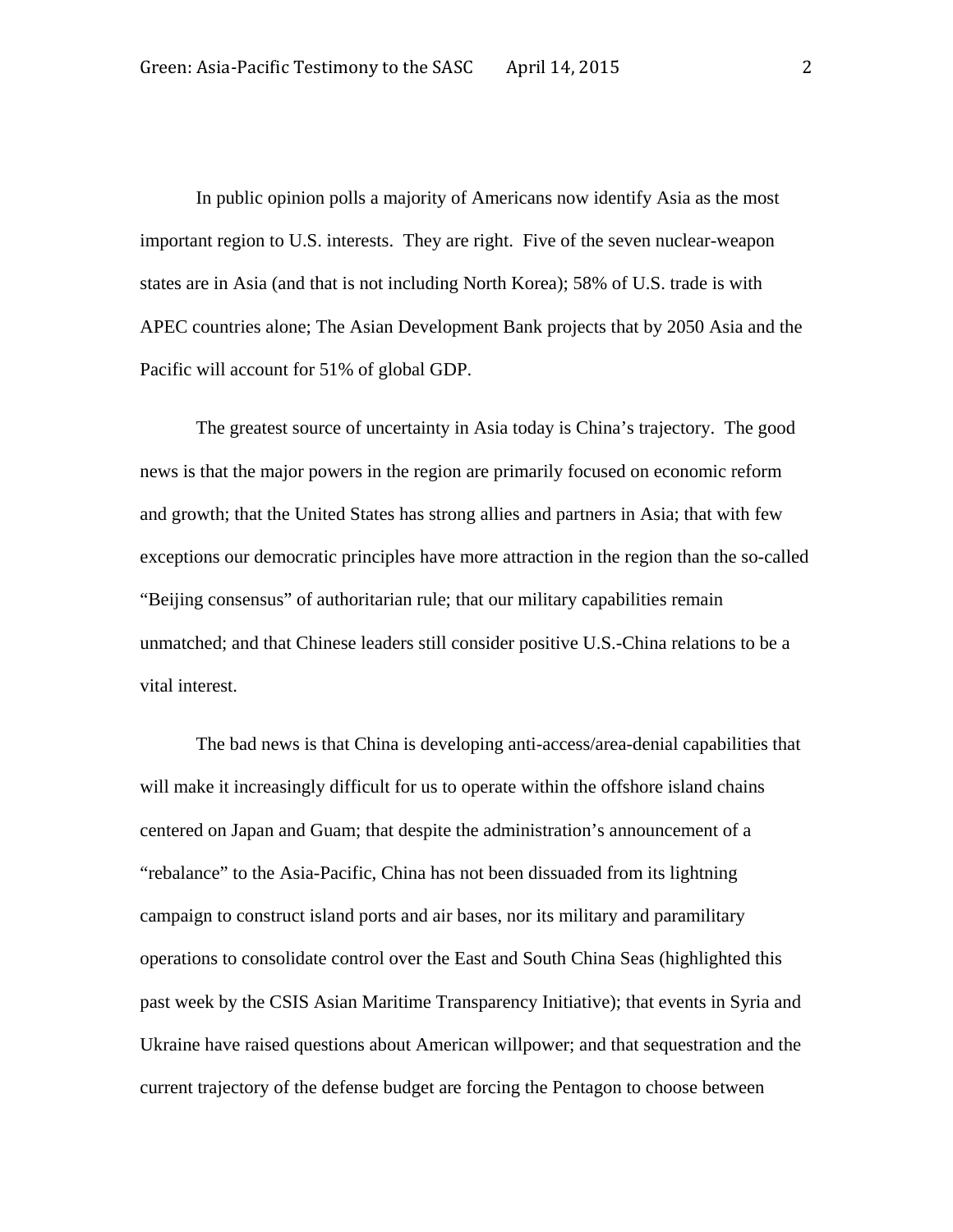maintaining legacy assets like carriers and new technologies needed to maintain deterrence in the Western Pacific.

On balance the American grand strategy of building an open trans-Pacific regional order and deterring other powers from seeking hegemony within Asia is succeeding, but we risk losing some of our comparative advantages. The following initiatives are critical:

First, we must shore-up U.S. deterrence against increasingly capable challengers. Our forward military presence in Japan, Korea and Guam lies at the core of our deterrence posture, but those bases are under increasing threat from Chinese and North Korean missiles. When our forward bases in the Western Pacific became vulnerable in the 1930s, we pulled most of our shrinking Navy back and tried to deter the Japanese from the West Coast and Hawaii. Deterrence failed. When the Soviets built-up their offensive power in the North Pacific in the 1970s and 80s, Ronald Reagan turned the offshore island chain into a picket fence to bottle them up – tightening defense cooperation with Japan and recapitalizing the Navy and Air Force. In the late 1970s, Soviet boomers operated with impunity off the coast of Hawaii. By the mid-1980s, they rarely left the Sea of Okhotsk. Technologies have changed, but Reagan's maritime strategy provides the better guide.

Second, we must shore-up vulnerable states along the first island chain. The Departments of State and Defense have taken important first steps with the U.S.- Philippines Enhanced Defense Cooperation Agreement (EDCA) and U.S. decision to partially lift the ban on lethal weapons sales to Vietnam and to provide it with Coast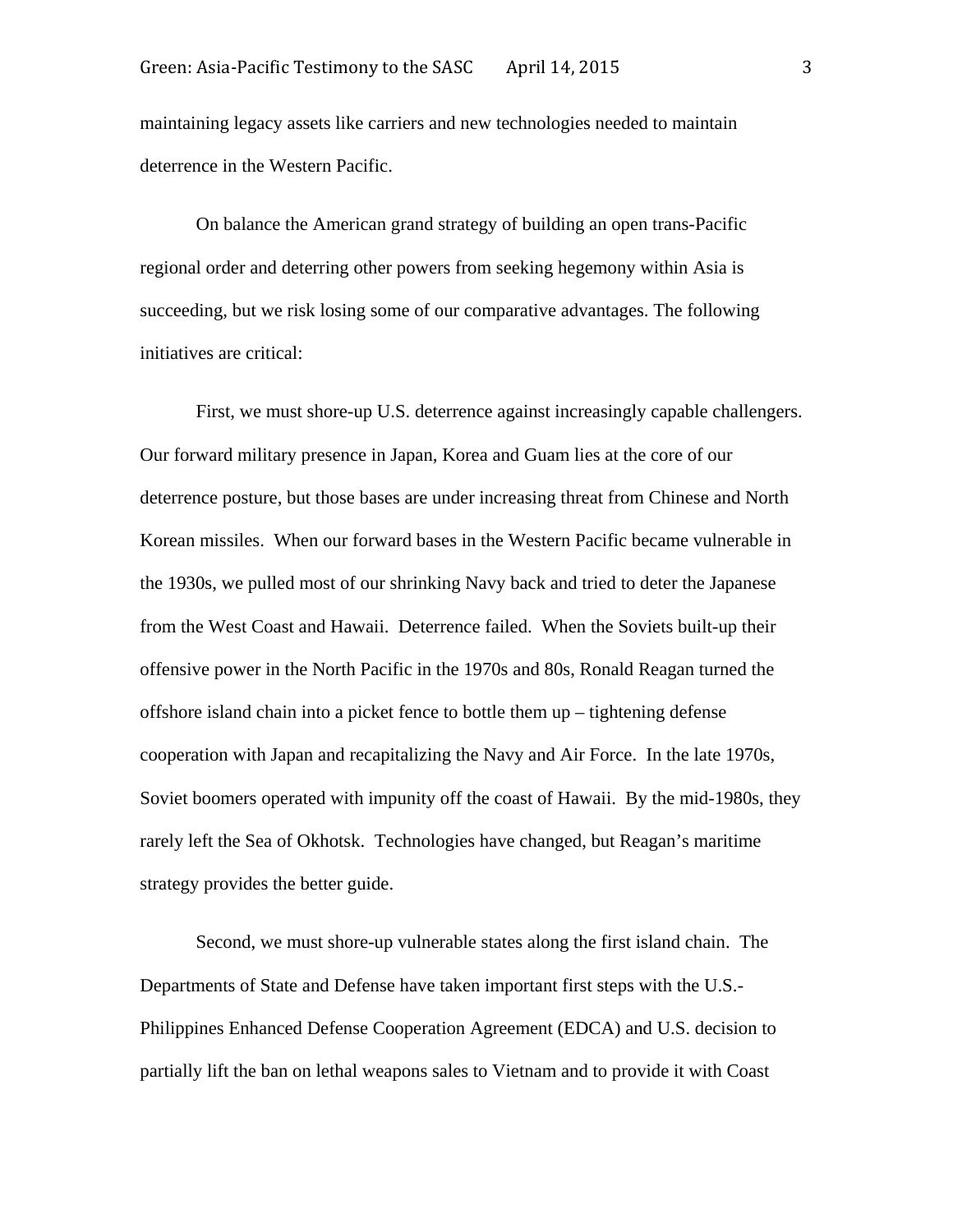Guard aid. Japan and Australia have also stepped up support. The PACOM area of responsibility only receives about one percent of all Foreign Military Financing, however, these states need better maritime domain awareness and transparency about Chinese activities and improved capabilities to deal with natural disasters and internal security challenges that leave them exposed to external pressure. Enhanced U.S. engagement, access and presence will give these states greater confidence, complicate Chinese coercion efforts, and disperse U.S. forces by alleviating the heavy concentration of bases in Japan and Korea. We have been underinvested in Southeast Asia since the 1969 Guam Doctrine and the withdrawal from Clark and Subic Bay. We need to restore our defense engagement and presence in the region. These so-called "shaping" activities are now almost as important as deterrence itself, since the United States seeks to avoid vacuums that invite expansion and increase the risk of great power confrontation. In that context, Department of Defense plans for dispersing the U.S. Marine Corps presence in the Western Pacific represents sound strategy – though the operational and budget details warrant continued scrutiny from the Congress.

Third, we need an all of government approach. The Defense Department cannot do this alone. Secretary Carter emphasized how important the Trans-Pacific Partnership (TPP) is to U.S. security interests in the Pacific and he is right. Should negotiations on TPP falter this year, there will be new doubts about the strategic competence and staying power of the United States in Asia and the Pacific. That said, trade is not a substitute for deterrence. After the multilateral agreements of the 1920s the United States stopped building battleships and the President of J.P. Morgan declared that war was with Japan would never happen because of growing economic cooperation. The 2010 Quadrennial